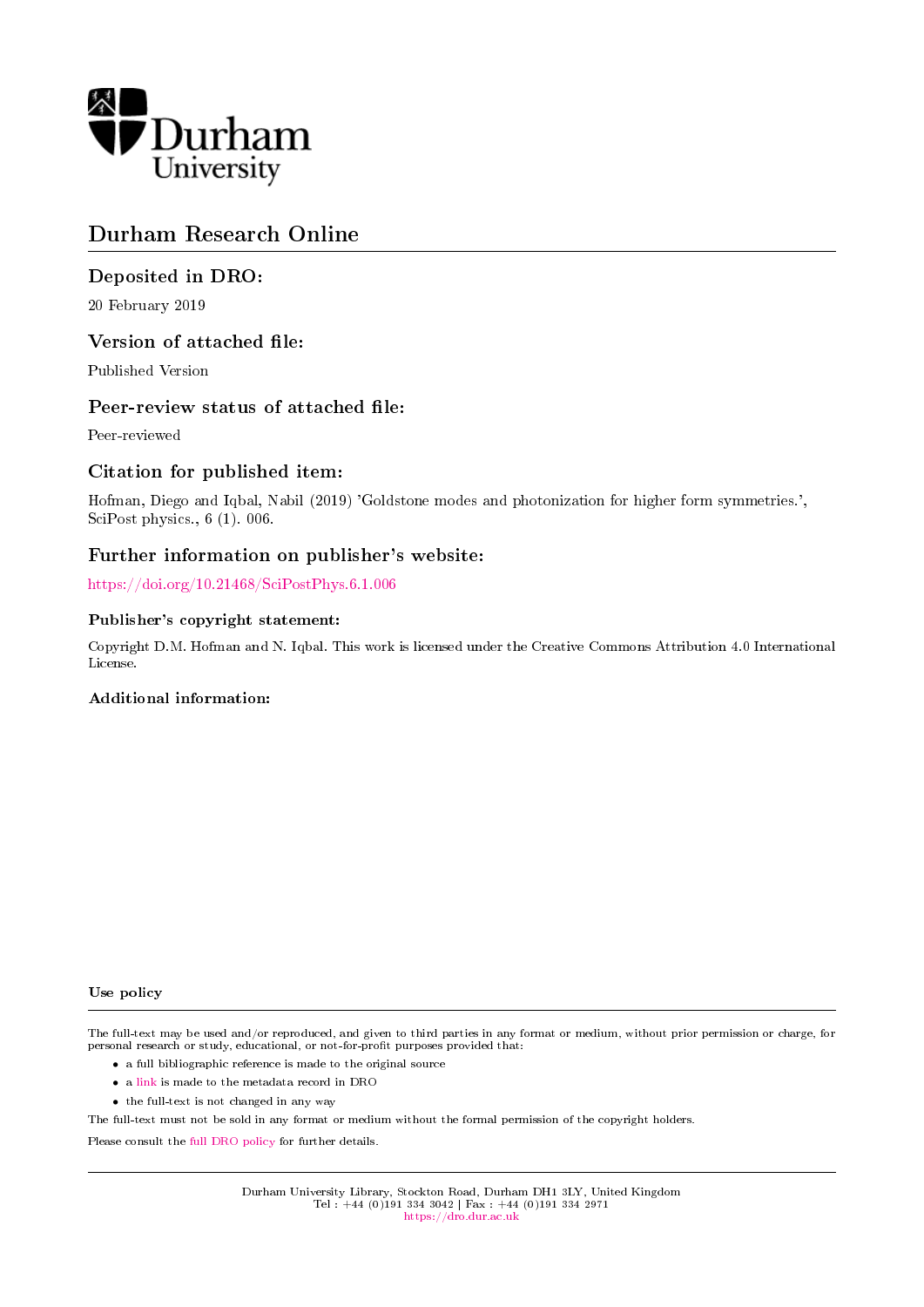# **Goldstone modes and photonization for higher form symmetries**

Diego M. Hofman<sup>1</sup><sup>*\**</sup> and Nabil Iqbal<sup>2†</sup>

**1** Institute for Theoretical Physics, University of Amsterdam, Science Park 904, Postbus 94485, 1090 GL Amsterdam, The Netherlands **2** Centre for Particle Theory, Department of Mathematical Sciences, Durham University, South Road, Durham DH1 3LE, UK

> *?* [d.m.hofman@uva.nl](mailto:d.m.hofman@uva.nl) † [nabil.iqbal@durham.ac.uk](mailto:nabil.iqbal@durham.ac.uk)

## **Abstract**

**We discuss generalized global symmetries and their breaking. We extend Goldstone's theorem to higher form symmetries by showing that a perimeter law for an extended** *p***-dimensional defect operator charged under a continuous** *p***-form generalized global symmetry necessarily results in a gapless mode in the spectrum. We also show that a** *p***-form symmetry in a conformal theory in**  $2(p + 1)$  dimensions has a free realization. **In four dimensions this means any 1-form symmetry in a** *C F T*<sup>4</sup> **can be realized by free Maxwell electrodynamics, i.e. the current can be** *photonized***. The theory has infinitely many conserved 0-form charges that are constructed by integrating the symmetry currents against suitable 1-forms. We study these charges by developing a twistor-based formalism that is a 4d analogue of the usual holomorphic complex analysis familiar in** *C F T*<sup>2</sup> **. The charges are shown to obey an algebra with central extension, which is an analogue of the 2d Abelian Kac-Moody algebra for higher form symmetries.**

Copyright D.M. Hofman and N. Iqbal This work is licensed under the Creative Commons [Attribution 4.0 International License.](http://creativecommons.org/licenses/by/4.0/) Published by the SciPost Foundation.

| Received 16-11-2018              | Check for<br>updates |
|----------------------------------|----------------------|
| Accepted 08-01-2019              |                      |
| Published 14-01-2019             |                      |
| doi:10.21468/SciPostPhys.6.1.006 |                      |

## **Contents**

|   | 1 Introduction                                                                                     | $\mathbf{2}$ |
|---|----------------------------------------------------------------------------------------------------|--------------|
|   | 2 Higher form Goldstone modes                                                                      | $\mathbf{2}$ |
|   | 3 Conformality and photonization                                                                   | 4            |
|   | 4 Abelian Kac-Moody algebra for 1-form symmetries in Maxwell theory                                | 6            |
|   | 5 Twistor languange for $CFT_4$ 's<br>5.1 Photonization<br>5.2 Infinite dimensional charge algebra | 7<br>7<br>8  |
|   | 6 Relation to soft photon theorems                                                                 | 10           |
| 7 | <b>Conclusions</b>                                                                                 | 10           |
|   | <b>References</b>                                                                                  | 11           |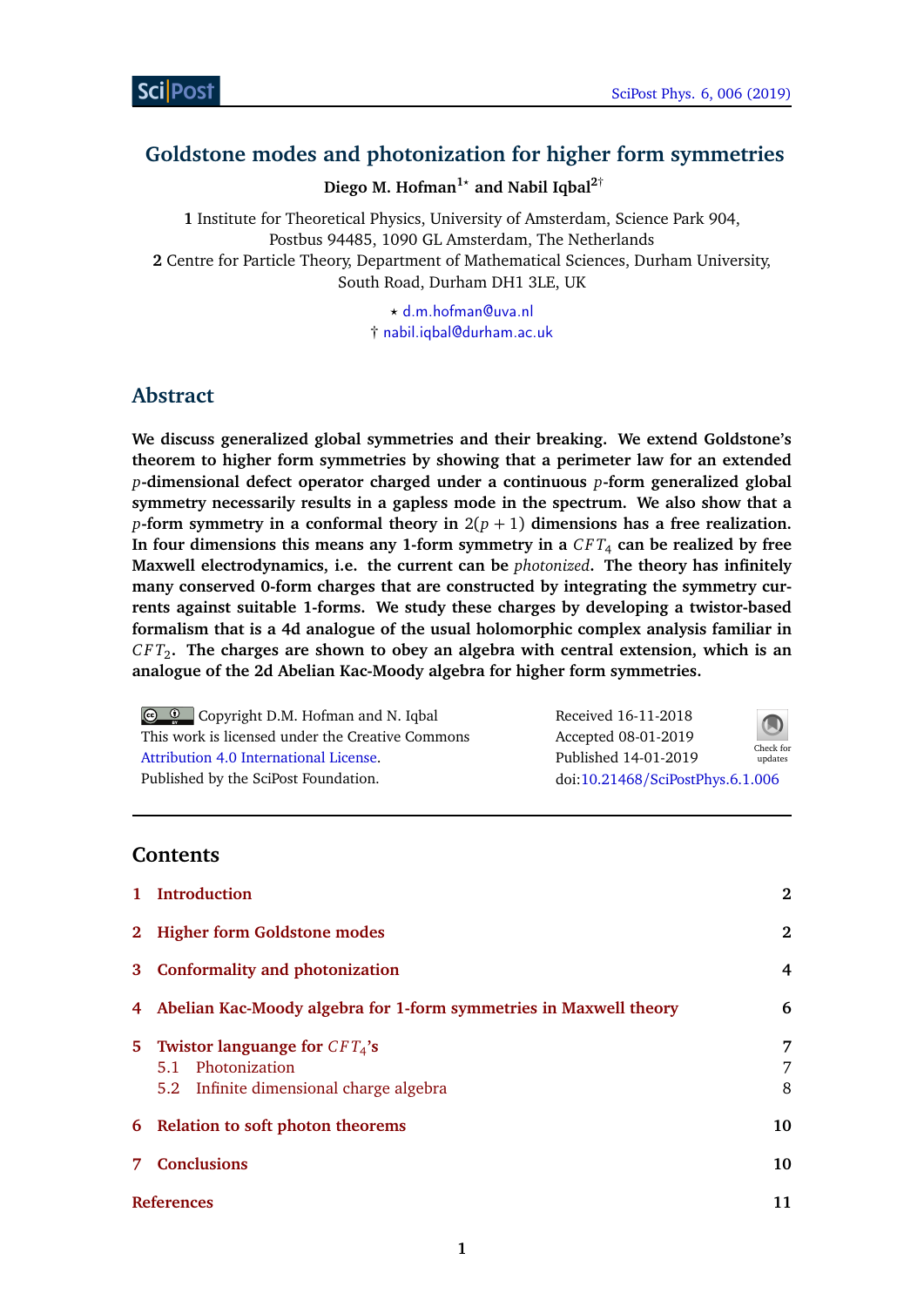### <span id="page-2-0"></span>**1 Introduction**

In this short note we discuss aspects of generalized global symmetries [[1](#page-11-0)]. A *p*-form generalized global symmetry is an invariance of a theory parametrized by a closed *p*-form, resulting (in the continuous case) in a divergenceless  $p + 1$ -form current *J*:

$$
d \star J = 0. \tag{1}
$$

The 0-form case is just a conventional global symmetry and results in a conserved particle number, whereas the higher-form generalizations result in a conserved density of higher dimensional objects (strings, branes, etc.). Thus the operator charged under a *p*-form symmetry is *p*-dimensional: in the conventional 0-form case we have a point-like local operator that creates a particle, in the 1-form case we have a line-like operator (e.g. a Wilson or t'Hooft line [[2,](#page-11-1)[3](#page-11-2)]) that creates a string, etc.

Though they may sound unfamiliar, such generalized symmetries are in fact present in many very familiar theories. They have recently found applications in diverse contexts, ranging from constraining the phase structure of gauge theories and topological phases [[4](#page-11-3)[–10](#page-12-0)] to a new symmetry-based formulation of magnetohydrodynamics [[11](#page-12-1)].

At the heart of these applications lies the fact that higher-form symmetries are just as powerful as conventional global symmetries: they may be coupled to external sources, they sometimes have anomalies and they can spontaneously break. Following Landau, we should then classify low-energy phases of matter by studying the realization of these symmetries. An order parameter for the potential breaking of the symmetry is the long-distance behavior of the charged operator. For a *p*-form symmetry, a charged object *W*(*C*) is defined on a *p*-dimensional submanifold *C*.

<span id="page-2-5"></span>There are two possible phases: in the first, the symmetry is *unbroken*. In this case, we find at long distances

$$
\langle W(C) \rangle \sim e^{-T_{p+1} \text{Area}(C)},\tag{2}
$$

where Area(*C*) denotes the volume of a (minimal)  $p + 1$  dimensional manifold *B* that "fills in" *C* such that *∂ B* = *C* and *Tp*+<sup>1</sup> should be understood as the non-zero tension of the *p* + 1 dimensional objects that *J* counts. This is the analogue of an exponentially decaying correlation function  $\langle \mathcal{O}^\dagger(x)\mathcal{O}(0)\rangle \sim \exp(-m|x|)$  in the 0-form case, and in the 1-form case it is literally an area law for the line-like operator. If *C* is topologically non-trivial, then there exists no *B* and *W*(*C*) vanishes.

In the other phase, the symmetry is *spontaneously broken*. In this case, we find

<span id="page-2-3"></span>
$$
\langle W(C) \rangle \sim e^{-T_p \text{Perimeter}(C)},\tag{3}
$$

where Perimeter(*C*) is understood to denote the *p*-volume of the *p*-dimensional manifold *C* itself.[1](#page-2-2) This only depends locally on *C* and so is the analogue of a factorized correlation function  $\langle \mathcal{O}^\dagger(x) \mathcal{O}(0) \rangle \sim \langle \mathcal{O}^\dagger \rangle \langle \mathcal{O} \rangle$  in the 0-form case.

## <span id="page-2-1"></span>**2 Higher form Goldstone modes**

We now present a higher-form generalization of Goldstone's theorem to show that a spontaneously broken *p*-form symmetry results in a gapless Goldstone mode. The Ward identity for *J* in the presence of  $W(C)$  is [[1](#page-11-0)]:

<span id="page-2-4"></span>
$$
(d \star J(x))W(C) = iq\delta_C(x)W(C), \qquad (4)
$$

<span id="page-2-2"></span><sup>1</sup>This is somewhat imprecise: it may actually include any *local* functional of the geometry of *C*, e.g. an extrinsic curvature, etc.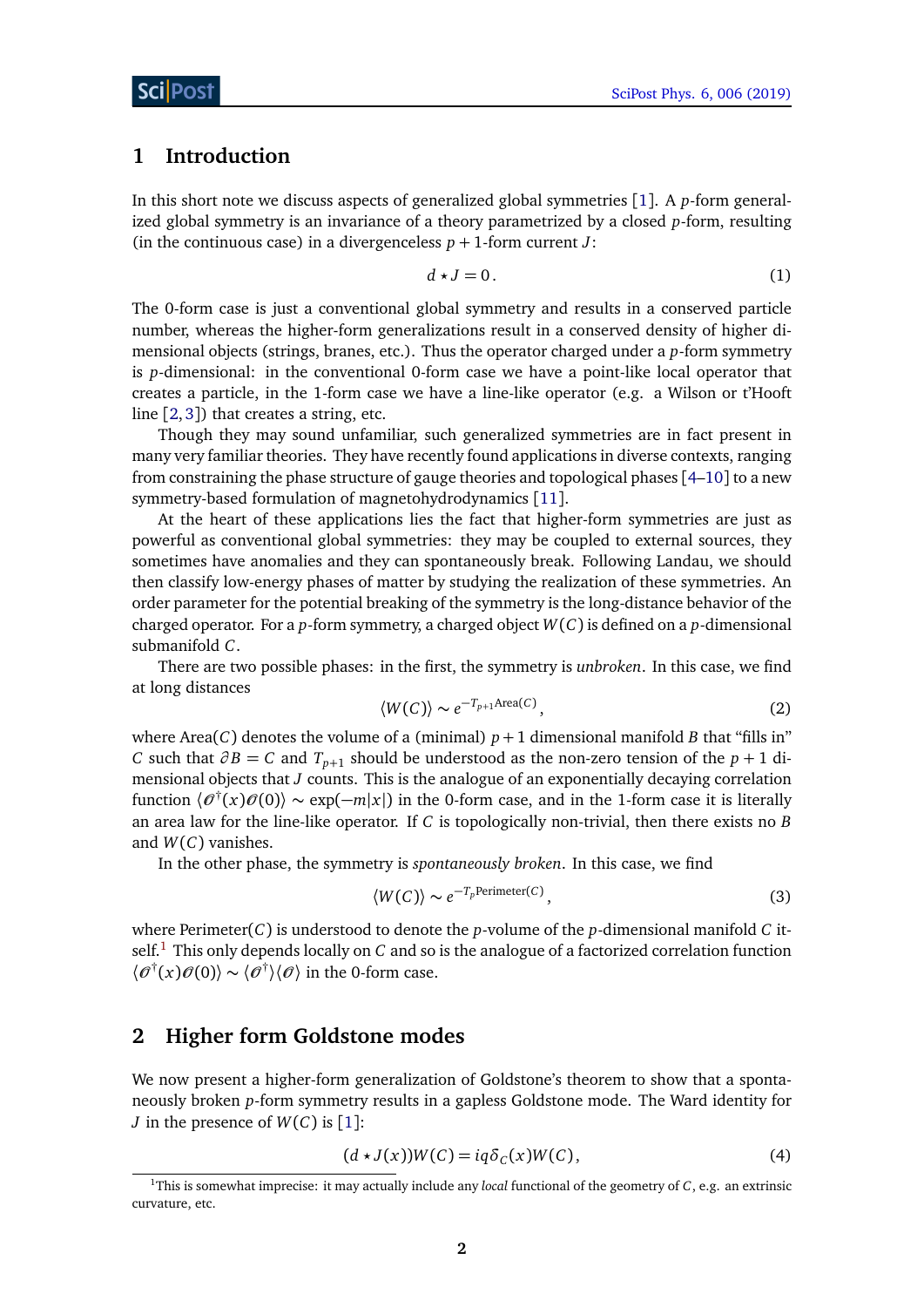

<span id="page-3-1"></span>Figure 1: Geometry for Goldstone theorem: *C* is an infinite *p*-plane that intersects  $B_{d-p}$  at a single point;  $S^{d-p-1}$  is the boundary of  $B_{d-p}$ .

where  $q$  is the charge of  $W(C)$  and  $\delta_C(x)$  is a  $(d-p)$ -form delta function<sup>[2](#page-3-0)</sup> with support on  $C$ . Now, suppose that we are in a spontaneously broken phase. As *W*(*C*) obeys the perimeter

law [\(3\)](#page-2-3), we may define a new renormalized  $\overline{W}(C)$  by stripping off the perimeter dependence:

$$
\overline{W}(C) \equiv W(C)e^{+T_p \text{Perimeter}(C)}\,. \tag{5}
$$

This satisfies the same Ward identity [\(4\)](#page-2-4) and is still defined locally on *C*.

Let us now take *C* to be an infinite flat *p*-plane and consider a  $(d - p)$  dimensional ball *B*<sub>*d*−*p*</sub> with radius *R* that intersects *C* at a single point, as shown in Figure [1.](#page-3-1) The boundary of  $B_{d-p}$  is a  $S^{d-p-1}$  that wraps *C*, and *R* is the perpendicular distance from *C* to the  $S^{d-p-1}$ . Integrating both sides of [\(4\)](#page-2-4) over this ball and using Gauss's law we find

$$
\overline{W}(C)\int_{S^{d-p-1}(R)} \star J = i q \overline{W}(C). \tag{6}
$$

Now take the vacuum expectation value of both sides of this expression. As we have removed the leading perimeter dependence, by construction *W*(*C*) will have a finite expectation value:  $\overline{W}(C) = c$ . Now as we increase R the right-hand side and thus the left-hand side cannot change. But this means that the correlation function

$$
\langle J(R)\overline{W}(C)\rangle \sim \frac{i\,q\,c}{R^{d-p-1}},\tag{7}
$$

where *J*(*R*) is the current evaluated at a typical point on the *S d*−*p*−1 . There is thus a power-law correlation between the current and  $\overline{W}(C)$ . This implies that there is a massless excitation in the spectrum, which we will call the higher-form Goldstone mode.

In particular, in the case that  $p = 0$ , C is just a single point and the argument is merely a reformulation of the usual Goldstone theorem in the language of Euclidean path integrals rather than commutators.

Let us now apply this machinery to Maxwell electrodynamics in four dimensions. In the absence of dynamical magnetic monopoles, this theory has a  $p = 1$  generalized global symmetry, with a conserved current that counts magnetic flux:

<span id="page-3-2"></span>
$$
J^{\mu\nu} = \frac{1}{2} \varepsilon^{\mu\nu\rho\sigma} F_{\rho\sigma},\tag{8}
$$

$$
\int_{\mathbb{R}^d} B_p \wedge \delta_C(x) = \int_C B_p.
$$

<span id="page-3-0"></span><sup>&</sup>lt;sup>2</sup>More precisely it is a *d* − *p* form that is zero away from *C* and such that for any *p*-form field  $B_p$  we have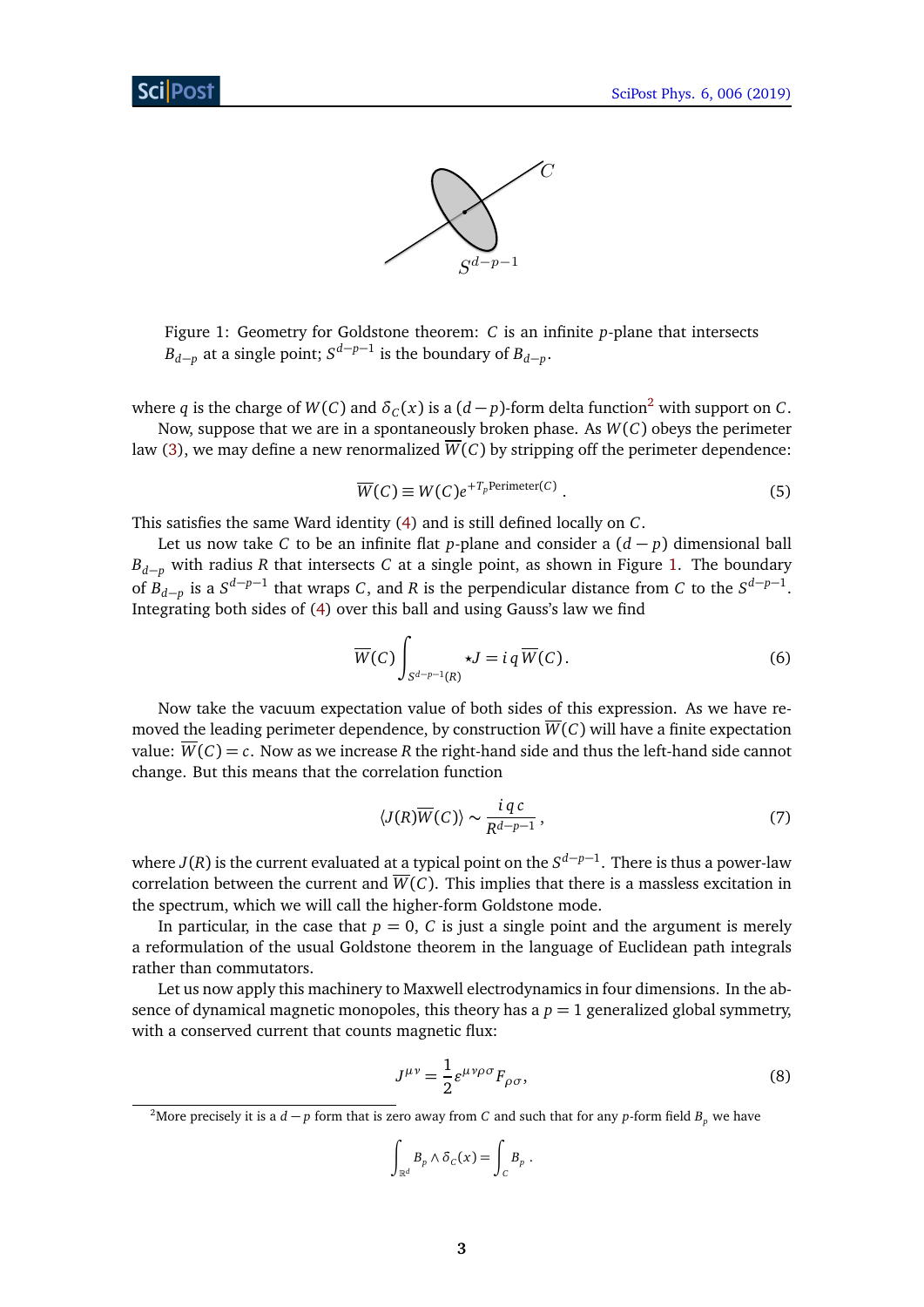where  $F$  is the field strength. The line-like operator  $W(C)$  charged under  $J$  is the t'Hooft line [[2](#page-11-1)]; this corresponds to the insertion of an external magnetic monopole along a fixed worldline *C*.

We now discuss the phases of electromagnetism from this point of view. Consider first free electrodynamics with no charged matter. In this case it is straightforward to show that *W*(*C*) has a perimeter law, and thus the 1-form symmetry associated with [\(8\)](#page-3-2) is *spontaneously broken*. The Goldstone mode is the usual *photon* [[1](#page-11-0)]. To make this comparison clear we write the low-energy action and current as

<span id="page-4-1"></span>
$$
S = -\frac{g^2}{4} \int d^4x \, (d\tilde{A} - b)^2, \qquad J = g^2 (d\tilde{A} - b), \tag{9}
$$

where  $\tilde{A}$  is a 1-form that is conventionally called the *magnetic* photon, *b* is an external 2-form source that couples to this current, and [\(9\)](#page-4-1) is the electric-magnetic dual of the usual Maxwell action. The t'Hooft line is realized in terms of this low-energy field as  $W(C) = \exp\left(iq \int_C \tilde{A}\right)$ . We see that [\(9\)](#page-4-1) should actually be viewed as the Goldstone action for a spontaneously broken 1-form symmetry, where the usual  $U(1)$  gauge coupling  $g^2$  plays the role of the stiffness of the symmetry breaking.

This description applies to our own universe provided we are at scales longer than the mass of the electron. Thus the fundamental (gauge invariant) principle protecting the masslessness of our photon is a spontaneously broken 1-form symmetry. The basic physical idea that condensation of extended objects leads to gapless modes is central to the idea of "stringnet condensation" used to construct emergent photons from lattice models [[12](#page-12-2)], and our proof shows how such ideas may be understood in the continuum.

In the Higgs (i.e. superconducting) phase of electromagnetism the behavior of magnetic flux is different: it is instead collimated into a tensionful Abrikosov-Nielsen-Olesen vortex. Thus  $W(C)$  has an area law [\(2\)](#page-2-5) with  $T_{p+1}$  the tension of the vortex. The 1-form symmetry in this phase is *unbroken*. This provides an order parameter for superconductivity: it is wellknown that there does not exist a conventional gauge-invariant order parameter using only local operators [[13](#page-12-3)]. See also [[14,](#page-12-4) [15](#page-12-5)].

Returning to the general case, we see that for a spontaneously-broken *p*-form symmetry, the current *J* is always realized nonlinearly in terms of a Goldstone *p*-form gauge field *B* as  $J = v^2 dB$  with action

<span id="page-4-3"></span><span id="page-4-2"></span>
$$
S = -v^2 \int d^d x (dB)^2,
$$
\n(10)

where  $\nu$  is a stiffness and where the coupling to the charged operator is  $W(C) = \exp\left(iq \int_C B\right)$ . This construction saturates the broken Ward identity [\(4\)](#page-2-4).

#### <span id="page-4-0"></span>**3 Conformality and photonization**

We will now discuss a property of *p*-form symmetries in even dimensions *d* where  $d = 2(p+1)$ ; in other words, the rank of the current  $p + 1$  is half of the dimension. We will show that *conformal* field theories with such currents always have a free realization of the current in a sense that we will make precise.

For notational convenience, define  $n \equiv p + 1 = \frac{d}{2}$  $\frac{a}{2}$  and consider the two-point function of two currents in a conformal theory on  $\mathbb{R}^d$ , which is completely fixed by scale invariance and conservation up to an overall prefactor *k*:

$$
\langle J^{\mu_1\cdots\mu_n}(x)J^{\rho_1\cdots\rho_n}(0)\rangle = \frac{k}{x^d}\left(g^{\mu_1\rho_1}\cdots g^{\mu_n\rho_n} - d\frac{x^{\mu_1}x^{\rho_1}}{x^2}g^{\mu_2\rho_2}\cdots g^{\mu_n\rho_n}\right).
$$
 (11)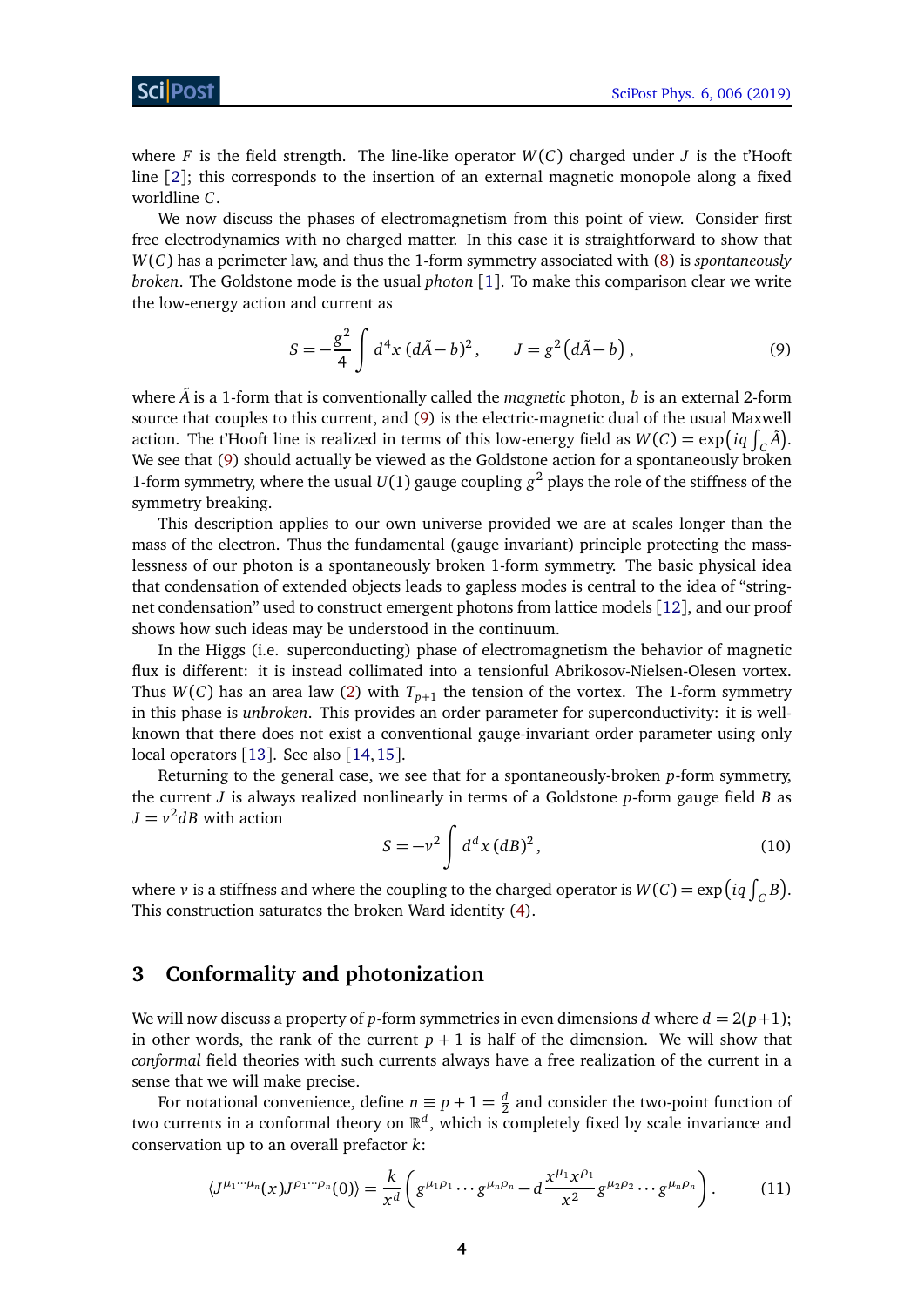In this expression, it should be understood that the right-hand side is always antisymmetrized over both  $\mu_i$  and  $\rho_i$ . There are only two possible tensor structures that can appear, and their relative factor has been fixed by demanding that  $\partial_{\mu_1} J^{\mu_1 \cdots \mu_n}(x) = 0$ .

Let us now define the "dual" current  $J_{\star}$  as:

$$
J_{\star} \equiv \star J, \qquad J_{\star}^{\nu_1 \cdots \nu_n} \equiv \frac{1}{n!} \varepsilon^{\nu_1 \cdots \nu_n} \mu_1 \cdots \mu_n J^{\mu_1 \cdots \mu_n}.
$$
 (12)

We now compute the two-point function of the divergence of  $J<sub>+</sub>$  with  $J<sub>z</sub>$ . From [\(11\)](#page-4-2) it is a few lines of algebra to show that

$$
\partial_{\nu_1} \langle J_{\star}^{\nu_1 \cdots \nu_n}(x) J^{\rho_1 \cdots \rho_n}(0) \rangle = 0, \qquad (13)
$$

where the equality depends on the precise form of [\(11\)](#page-4-2) and will not generically hold in a non-scale-invariant theory. This implies that

$$
\langle \partial_{\nu_1} J_{\star}^{\nu_1 \cdots \nu_n}(x) \partial_{\rho_1} J_{\star}^{\rho_1 \cdots \rho_n}(0) \rangle = 0. \tag{14}
$$

Thus the operator  $\partial_{\nu_1} J_{\star}^{\nu_1 \cdots \nu_n}$  has vanishing two-point function in the vacuum. However, this two-point function measures the norm of the state created by acting with the operator  $\partial_{\nu_1} J_{\star}^{\nu_1 \cdots \nu_n}$  on the vacuum. This norm must be positive in a unitary CFT; it can only vanish if the operator is itself zero. We conclude that just like  $J$  , its Hodge dual  $J_{\star}$  is also a divergenceless current.

Using the fact that  $x^2 = \pm 1$ , we thus find that we have

$$
d \star J = 0, \qquad dJ = 0. \tag{15}
$$

These two equations together mean that we can always locally write  $J$  in terms of a  $\frac{d}{2}\!-\!1\!$ -form *B* that obeys a free wave equation:

$$
J = dB, \qquad d \star dB = 0. \tag{16}
$$

Thus the correlation functions of the current can always be obtained from a free theory. This free theory is nothing else than the theory of Goldstone modes discussed above (if  $p > 0$ ). Therefore *C F T*s in this class are always in a *spontaneously broken* phase. This can only happen for  $d = 2(p + 1)$  as only then, is the stiffness [\(10\)](#page-4-3) a dimensionless parameter. Conversely, also only when  $d = 2(p + 1)$ , a symmetry *broken* phase always corresponds to a *CFT*. While free, these theories are still parameterized by the dimensionless stiffness and the spectrum of (nonlocal) operators depends on it.

Let us now discuss the implications of this result. Consider first the case  $d = 2$ ,  $p = 0$ . Then we have derived the well-known fact in  $CFT_2$  that if a vector current  $J$  is conserved, its axial counterpart  $\star_{2} J$  is also conserved. This allows us to break the current into separately conserved holomorphic and antiholomorphic pieces and is the starting point for the construction of the *U*(1) Kac-Moody algebra. *B* is a free compact scalar, and the representation of the current algebra in terms of this free scalar is normally called bosonization.

We now turn to  $d = 4$ ,  $p = 1$ . It is helpful to think of the case of electromagnetism: if we have a conserved 2-form current *J* for magnetic flux, conformality implies that we *also* have a conserved 2-form current for *electric* flux. In other words, we cannot have electric charges. The theory is necessarily free 4d electrodynamics with *B* the free (magnetic) photon: we have shown that any 1-form current can be *photonized*.

Normally the logic here is reversed, and one says that the presence of electric charges makes the *U*(1) coupling run logarithmically, spoiling conformality. The argument here shows that this result is more general than the perturbative context in which it usually appears: i.e. there is no way to have a conformal field theory with both a conserved magnetic flux and with dynamical electric charges. Indeed this was recently demonstrated in a holographic example  $[16]$  $[16]$  $[16]$  where non-conservation of  $\star J$  was correlated with a lack of conformality. See also [[17,](#page-12-7)[18](#page-12-8)] for related work.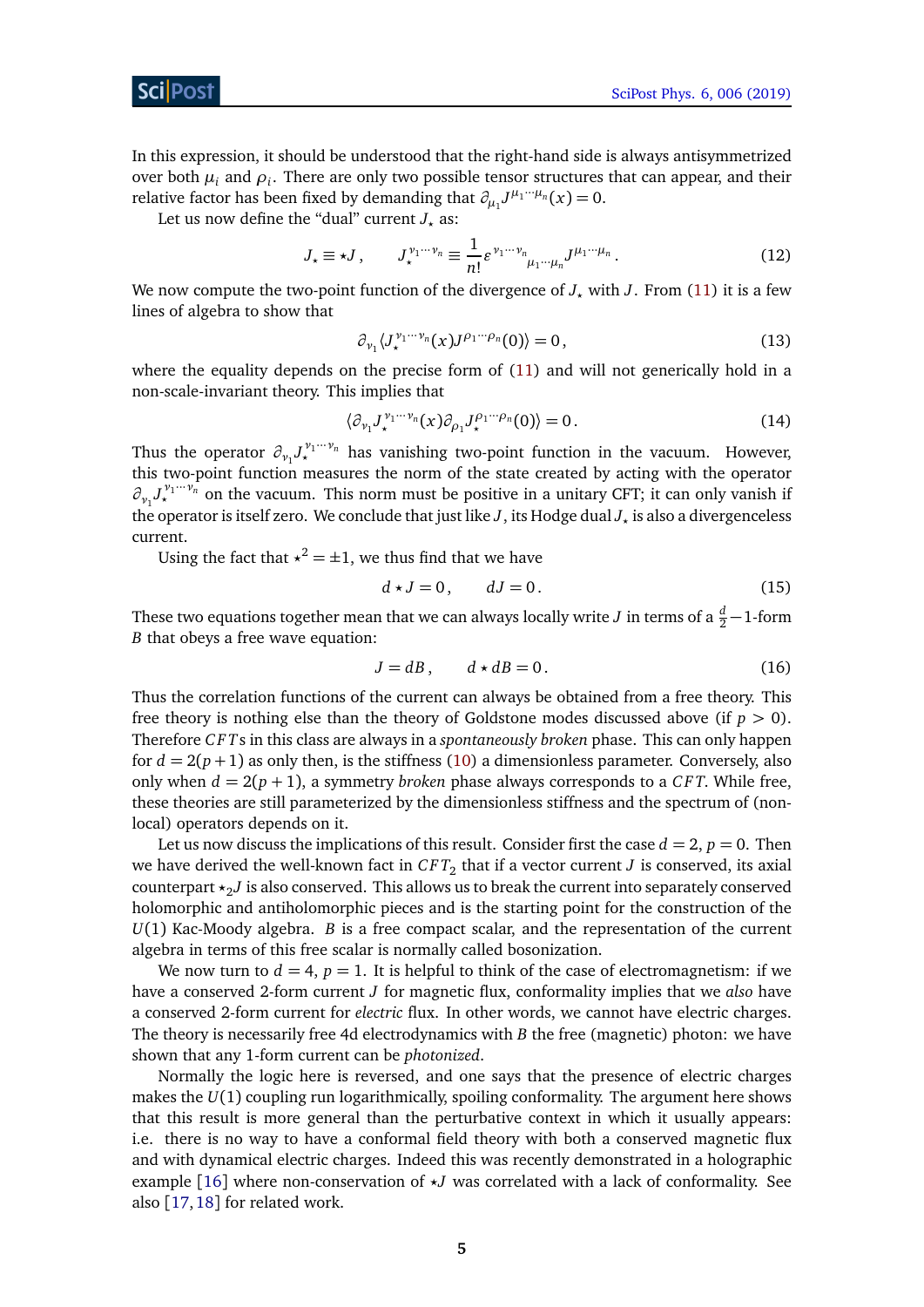# <span id="page-6-0"></span>**4 Abelian Kac-Moody algebra for 1-form symmetries in Maxwell theory**

In this section we specialize to a 4d CFT with a 1-form current *J* and show that we may construct infinitely many conserved charges. These charges will be constructed on codimension-1 manifolds, and so, unlike higher-form charges [[1](#page-11-0)], are allowed to have nontrivial commutators. We will show that they form an algebra with central extension that can be thought of as a higher-form generalization of the Abelian Kac-Moody algebra in 2d CFT. In this section, we will compute commutators in the free Maxwell theory and in the next we will show how they can be obtained generically in any  $\mathit{CFT}_4$  showing explicitly that they can always be photonized as a consequence of the conservation equation and conformal invariance.

We begin by constructing the following projectors on 2-forms in Lorentzian  $(3 + 1)d$ :

$$
P = \frac{1}{2} (1 + i \star_4), \qquad \bar{P} = \frac{1}{2} (1 - i \star_4), \qquad (17)
$$

$$
PA_2 \wedge B_2 = A_2 \wedge PB_2, \qquad \bar{P}A_2 \wedge B_2 = A_2 \wedge \bar{P}B_2, \qquad (18)
$$

where the second equality shows how to pass the projector through a product of 2-forms. As shown previously, in a  $CFT_4$  J and  $\star_4 J$  are both necessarily conserved, and thus the current may be split into separately conserved self-dual and anti-self-dual currents *j* and ¯*j*.

$$
j \equiv PJ, \quad \bar{j} \equiv \bar{P}J, \quad d \star_4 j = d \star_4 \bar{j} = dj = d\bar{j} = 0.
$$
 (19)

These are the analogues of left and right-moving currents in 2d CFT. Specializing to the anti self-dual sector, consider now a *chiral* 1-form *Λ* that satisfies

<span id="page-6-1"></span>
$$
\bar{P} d\Lambda = 0. \tag{20}
$$

For *any* choice of such a 1-form, the 3-form ¯*j* ∧ *Λ* is closed:

$$
d(\bar{j} \wedge \Lambda) = \bar{j} \wedge d\Lambda = \bar{j} \wedge P d\Lambda = P \bar{j} \wedge d\Lambda = 0. \tag{21}
$$

Thus we can integrate this form over a 3-manifold to construct a conserved charge  $\bar{Q}(\Lambda)$ .

$$
\bar{Q}(\Lambda) = \int \bar{j} \wedge \Lambda. \tag{22}
$$

We may do the same in the self-dual sector. We see that we have infinitely many conserved charges  $\bar{Q}(\Lambda)$  and  $Q(\bar{\Lambda})$ . Note that shifting  $\Lambda \to \Lambda + d\phi$  with  $\phi$  a 0-form does not alter the charges (up to boundary terms); thus there is a gauge redundancy in the parametrization of charges. The same holds for  $\bar{\Lambda}$ .

Above we have argued that any theory with this symmetry structure can be photonized to free electrodynamics, and so it is thus perhaps not surprising that a free theory has infinitely many conserved charges. They should be thought of as higher-form analogues of the infinitely many left and right moving charges of an abelian current in 2d CFT. In particular, in the 2d case the analogue of the chirality condition [\(20\)](#page-6-1) is simply a restriction to holomorphic and anti-holomorphic test functions.

It is also intriguing to note that though we started with a 2-form current, the charges  $\overline{Q}(\Lambda)$  and  $Q(\overline{\Lambda})$  are defined by integrals on 3-dimensional manifolds and thus are similar to "ordinary" charges arising from a 0-form symmetry. In particular, unlike charges defined by integrals on lower-dimensional manifolds [[1](#page-11-0)], any two of these charges will have a definite ordering in spacetime and thus can have non-trivial commutators.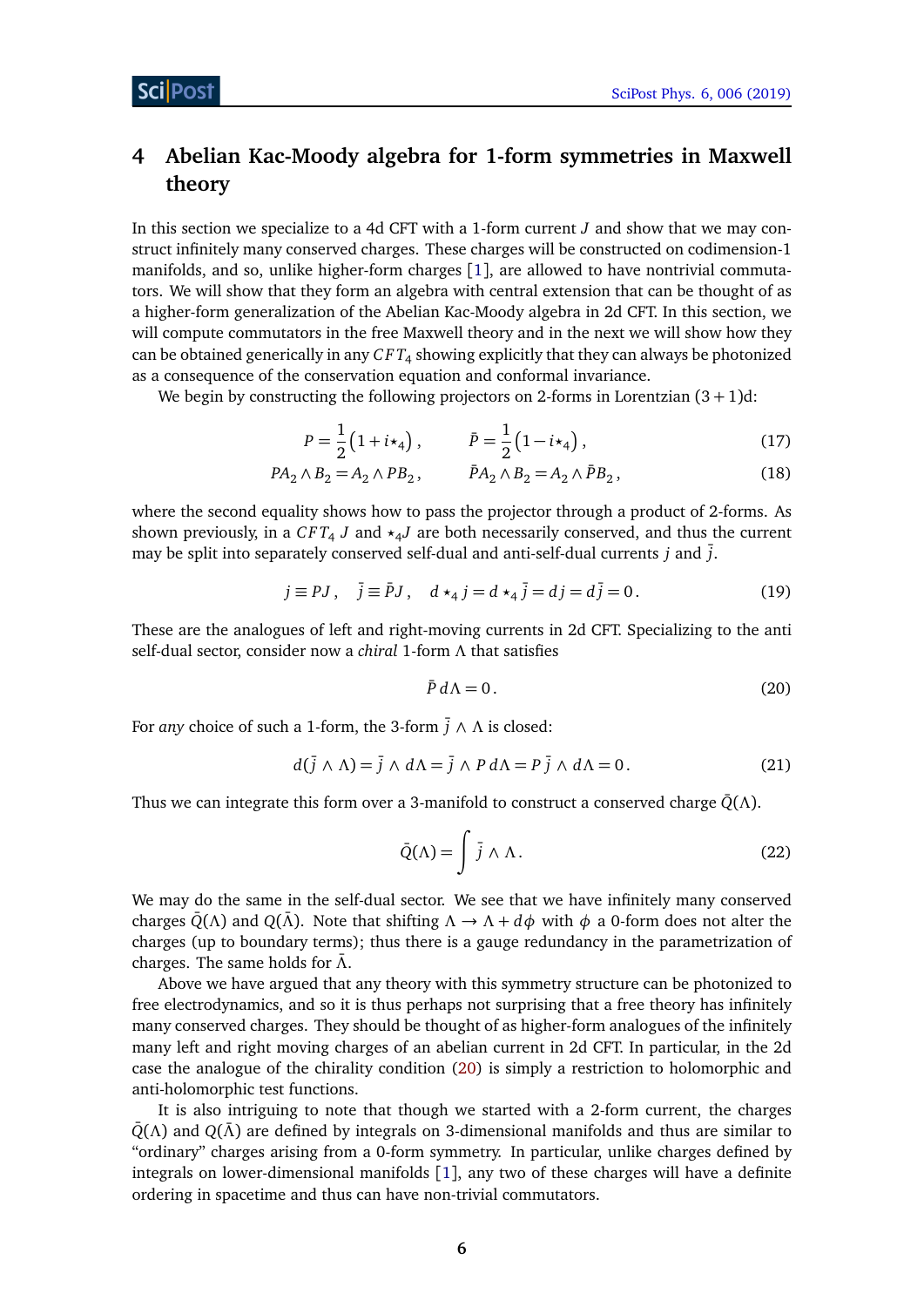We now compute these commutators. We will do this using free Maxwell theory in this section. In the following section we develop a formalism that can be used to perform this calculation without resorting to the free field realization and, thus, showing explicitly the phenomenon of *photonization*. Consider

$$
S = -\frac{1}{4g^2} \int d^4x F^2, \qquad J^{\mu\nu} \equiv \frac{1}{2} \varepsilon^{\mu\nu\rho\sigma} F_{\rho\sigma}, \tag{23}
$$

with  $F = dA$  and A a photon field. With this normalization of the action  $k$  as defined in [\(11\)](#page-4-2) satisfies  $k = \frac{g^2}{2\pi^2}$  $\frac{g}{2\pi^2}$ . From the fundamental commutation relation

<span id="page-7-3"></span>
$$
[Ai(x), Fij(y)] = ig2 \deltaij \delta(3)(x - y)
$$
 (24)

we obtain the following commutator between the currents:

$$
[J^{ti}(x), J^{kl}(y)] = ig^2 \left( \delta^{ik} \frac{\partial}{\partial x^l} - \delta^{il} \frac{\partial}{\partial x^k} \right) \delta^{(3)}(x - y) . \tag{25}
$$

It is then straightforward to derive the following mixed commutator between the charges, which we assume are constructed as integrals on a constant time-slice in flat 4d space:

$$
[\bar{Q}(\Lambda), Q(\bar{\Lambda})] = -\frac{g^2}{2} \int d^3x \; \varepsilon^{ijk} \Lambda_i \partial_j \bar{\Lambda}_k. \tag{26}
$$

The right-hand side is the advertised central extension. This can be seen to be a natural generalization to higher dimension of the Abelian Kac-Moody algebra in 2d, with the central term taking a very similar form and with the *U*(1) gauge coupling playing the role of the Kac-Moody level<sup>[3](#page-7-2)</sup>. The diagonal commutators [ $\bar{Q}(\Lambda), \bar{Q}(\Lambda)$ ] and [ $Q(\bar{\Lambda}), Q(\bar{\Lambda})$ ] are both total derivatives. This is an interesting difference from 2d, where it is instead the mixed commutator between holomorphic and anti-holomorphic currents that is trivial.

# <span id="page-7-0"></span>**5** Twistor languange for  $CFT_4$ 's

In the case of *C F T*<sup>4</sup> 's with a conserved 2-form the above discussion can be put in a completely covariant formalism in terms of twistor variables allowing for a computation without mention of the free field realization. This formalism puts these theories on equal footing to their  $\mathit{CFT}_2\mathrm{s}$ cousins and allows for the use of complex analysis technology. We will show the phenomenon of *photonization* in this language and develop a formalism to discuss charges covariantly, recovering the results from previous sections.

#### <span id="page-7-1"></span>**5.1 Photonization**

It will prove useful to introduce spinorial notation. As usual, an  $SO(4)$  vector index  $\mu$  can be exchanged for a pair of  $SU(2)$  spinorial indices  $\alpha \dot{\alpha}$  with  $\alpha, \dot{\alpha} = 1, 2$ . Using this notation we can write a generic antisymmetric tensor as

$$
J_{\mu\nu} \to J_{\alpha\dot{\alpha}\beta\dot{\beta}} = j_{\alpha\beta}\epsilon_{\dot{\alpha}\dot{\beta}} + \bar{j}_{\dot{\alpha}\dot{\beta}}\epsilon_{\alpha\beta},
$$
\n(27)

where *j* and  $\overline{j}$  are symmetric SU(2) tensors. Notice that *j* and  $\overline{j}$  are the self-dual and anti selfdual parts of the current 2-form. In this notation  $\epsilon$  acts like the metric tensor. For example, the square of the position vector is given by

$$
x^2 = \epsilon_{\alpha\beta}\epsilon_{\dot{\alpha}\dot{\beta}}x^{\alpha\dot{\alpha}}x^{\beta\dot{\beta}}.
$$
 (28)

<span id="page-7-2"></span><sup>3</sup>As we are studying an Abelian theory, the value of the gauge coupling has physical significance only once the normalization of periods of *F* is fixed, e.g. by fixing the charge lattice for electric and magnetic charges.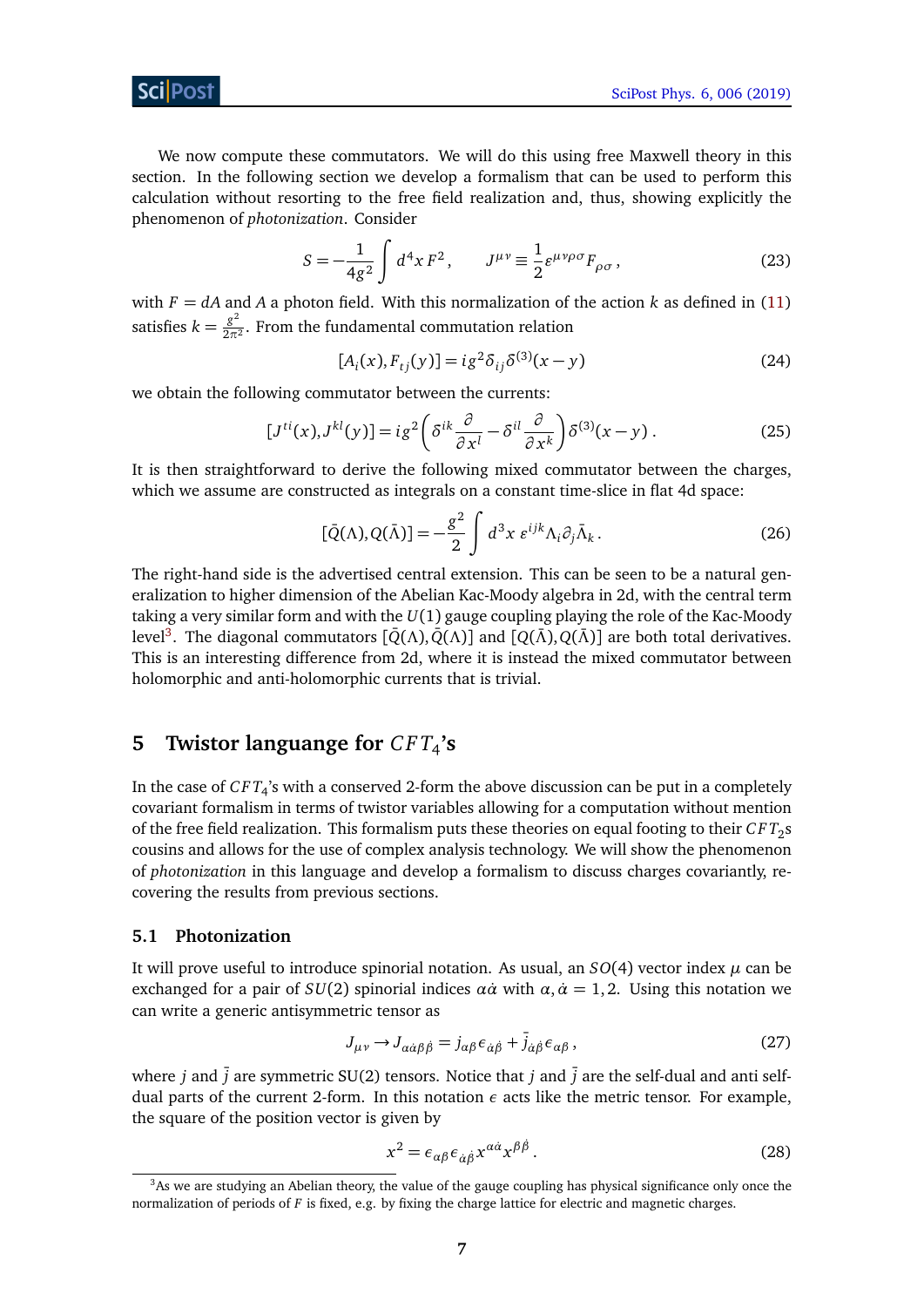#### Sci Post

Using this technology we can construct the most general form of two point functions between *j* and  $\overline{j}$  consistent with SU(2) symmetry. They are

<span id="page-8-4"></span>
$$
\langle j^{\alpha\beta} j^{\gamma\delta} \rangle = f(x^2) \big( \epsilon^{\alpha\gamma} \epsilon^{\beta\delta} + \epsilon^{\beta\gamma} \epsilon^{\alpha\delta} \big) \,, \tag{29}
$$

$$
\langle j^{\alpha\beta}\bar{j}^{\dot{\gamma}\dot{\delta}}\rangle = g(x^2)\Big(x^{\alpha\dot{\gamma}}x^{\beta\dot{\delta}} + x^{\beta\dot{\gamma}}x^{\alpha\dot{\delta}}\Big),\tag{30}
$$

$$
\langle \bar{j}^{\dot{\alpha}\dot{\beta}} \bar{j}^{\dot{\gamma}\dot{\delta}} \rangle = h(x^2) \Big( \epsilon^{\dot{\alpha}\dot{\gamma}} \epsilon^{\dot{\beta}\dot{\delta}} + \epsilon^{\dot{\beta}\dot{\gamma}} \epsilon^{\dot{\alpha}\dot{\delta}} \Big). \tag{31}
$$

If we now demand conformal symmetry and use the fact that  $j$  and  $\overline{j}$  have weight 2 under rescalings we obtain:

<span id="page-8-3"></span>
$$
f(x^2) \sim \frac{1}{x^4}
$$
,  $g(x^2) \sim \frac{1}{x^6}$ ,  $h(x^2) \sim \frac{1}{x^4}$ , (32)

up to multiplicative constants.

Let us now add the requirement that the currents are conserved, i.e.

<span id="page-8-1"></span>
$$
\partial_{\alpha\dot{\beta}}j^{\alpha}_{\ \beta} + \partial_{\beta\dot{\alpha}}\bar{j}^{\dot{\alpha}}_{\ \dot{\beta}} = 0. \tag{33}
$$

This implies  $f = h = 0$ . The only nonzero correlation is, therefore, of the form:

$$
\langle j^{\alpha\beta}\bar{j}^{\gamma\delta}\rangle = \frac{k}{2} \frac{x^{\alpha\dot{\gamma}}x^{\beta\dot{\delta}} + x^{\beta\dot{\gamma}}x^{\alpha\dot{\delta}}}{x^6} \,. \tag{34}
$$

The absence of null states makes the conservation equations stronger, as in  $\mathit{CFT}_2,$  implying separately the conservation of the dual and self-dual currents.

$$
\partial_{\alpha\dot{\beta}}j^{\alpha}_{\ \beta}=0\,,\tag{35}
$$

$$
\partial_{\beta\dot{\alpha}}\,\bar{j}^{\dot{\alpha}}_{\dot{\beta}}=0\,. \tag{36}
$$

This is equivalent to the statement that currents can be represented by free Maxwell fields where the above equations relate directly to the conservation of electric and magnetic fluxes. Therefore our  $CFT_4$  has photonized

#### <span id="page-8-0"></span>**5.2 Infinite dimensional charge algebra**

At this point it pays off to use twistor technology [[19](#page-12-9)] to write down the currents in terms of operators that are holomorphic in  $\mathbb{CP}^3$ , parameterized by twistorial variables  $(z^\alpha, \lambda_\alpha)$ . We write:

<span id="page-8-2"></span>
$$
j_{\alpha\beta}(x) = \frac{1}{2\pi i} \oint d\lambda^{\omega} \lambda_{\omega} \frac{\partial}{\partial z^{\alpha}} \frac{\partial}{\partial z^{\beta}} Q(z,\lambda), \qquad (37)
$$

$$
\bar{j}_{\dot{\alpha}\dot{\beta}}(x) = \frac{1}{2\pi i} \oint d\lambda^{\dot{\omega}} \lambda_{\dot{\omega}} \lambda_{\dot{\alpha}} \lambda_{\dot{\beta}} \bar{Q}(z,\lambda), \qquad (38)
$$

where the integrals are over a closed contour in a  $\mathbb{CP}^1$  parameterized by  $(z^\alpha, \lambda_{\dot\alpha})=(x^{a\dot\alpha}\lambda_{\dot\alpha},\lambda_{\dot\alpha}).$ The  $\lambda_{\dot\omega}$  integrals are always understood at fixed  $x^{a\dot a},$  not  $z^a.$ 

With this notation it is straight forward to check that the following correlator for the *Q*'s reproduces [\(34\)](#page-8-1).

$$
\langle Q(z,\lambda)\bar{Q}(z',\lambda')\rangle = \pi i k \frac{\epsilon^{\alpha\beta} B_{\alpha} C_{\beta} \delta([\lambda\lambda'])}{B_{\gamma}(z-z')^{\gamma} C_{\delta}(z-z')^{\delta}} \frac{[\lambda\mu']} {[\lambda'\mu']} ,
$$
 (39)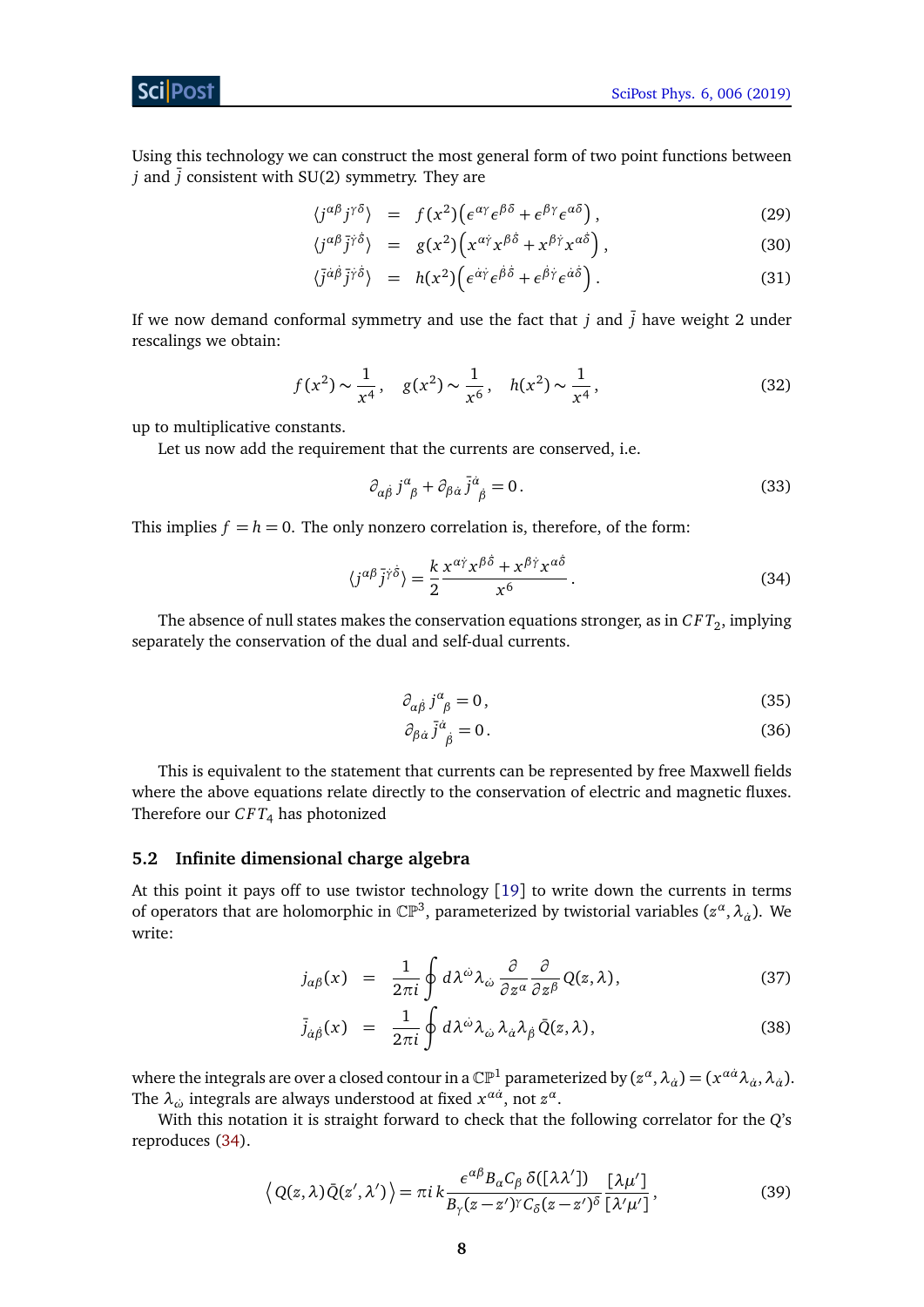#### **ScilPos**

where  $[\lambda \lambda'] = \epsilon^{\dot{\alpha}\dot{\beta}} \lambda_{\dot{\alpha}} \lambda'_{\dot{\beta}}$  $\beta$ <sup>*β*</sup>,  $\mu'$  is a non collinear spinor to  $\lambda'$  and *B* and *C* are two independent spinors. Integration over the above expression over  $\lambda'$  and  $\lambda$  proves independent of  $\mu'$ , *B* and *C*. A more covariant version of the above formula can be obtained by replacing  $\delta([\lambda \lambda'])\frac{[\lambda \mu']}{{\lambda \lambda \mu'}} \to \frac{1}{[\lambda \lambda']}$  and giving a contour prescription for the integrals in [\(37\)](#page-8-2) and [\(38\)](#page-8-2)

The formula above is important as it puts correlators in terms of a complex functions that can be integrated by residues, exactly as in the more familiar  $\mathit{CFT}_2$  context.

It turns out that the *Q* operators have a clear physical interpretation in terms of usual charges integrated over compact codimension one surfaces. Consider as in the previous section a *chiral* 1-form *Λαα*˙ such that its exterior derivative is strictly self dual, *dΛ* = (*dΛ*)*αβ εα*˙*β*˙. Then we can build conserved charges

<span id="page-9-0"></span>
$$
\bar{Q}(\Lambda) = \int \bar{j} \wedge \Lambda. \tag{40}
$$

Notice that charges defined on compact surfaces require that  $\Lambda \neq d\phi$ , as this would render them trivial as a consequence of the conservation of the 2-form currents. Solving the constraints that *Λ* satisfies is hard in physical space but straightforward in twistor space

$$
\Lambda_{\alpha\dot{\alpha}} = \frac{1}{2\pi i} \oint d\lambda^{\dot{\omega}} \lambda_{\dot{\omega}} \frac{\mu_{\dot{\alpha}}}{[\mu \lambda]} \frac{\partial}{\partial z^{\alpha}} \varphi(z, \lambda). \tag{41}
$$

Using [\(38\)](#page-8-2) and [\(41\)](#page-9-0) we can write, by going to momentum space  $k_{\alpha}$  dual to  $z^{\alpha}$ ,

$$
\bar{Q}(\Lambda) = \frac{1}{2\pi i} \oint d\lambda^{\omega} \lambda_{\omega} \frac{d^2 k}{(2\pi)^2} \bar{Q}(k,\lambda) \varphi(-k,\lambda).
$$
 (42)

If we pick a basis of functions:

$$
\varphi_{z,\lambda'}(k,\lambda) = e^{ik_{\alpha}z^{\alpha}} 2\pi i \delta([\lambda'\lambda]) \frac{[\lambda'\mu]}{[\lambda\mu]}
$$
(43)

and define

$$
\Lambda_{z,\lambda} = \frac{1}{2\pi i} \oint d\lambda^{\prime \dot{\omega}} \lambda_{\dot{\omega}}^{\prime} \frac{\mu_{\dot{\alpha}}}{\left[\mu \lambda^{\prime}\right]} \frac{\partial}{\partial z^{\prime \alpha}} \int \frac{d^2 k}{\left(2\pi\right)^2} e^{-ik_{\alpha} z^{\prime \alpha}} \varphi_{z,\lambda}(k,\lambda^{\prime}), \tag{44}
$$

we obtain:

$$
\bar{Q}(\Lambda_{z,\lambda}) = \bar{Q}(z,\lambda),\tag{45}
$$

which shows that the twistor space operators are nothing else than charges. The equivalent statement can be made for  $Q(z, λ)$  using 1-forms  $\bar{Λ}$  with anti-self dual  $d\bar{Λ}$ ,

$$
Q(\Lambda) = \int j \wedge \bar{\Lambda}.\tag{46}
$$

Now we can exploit this language to derive a Kac-Moody algebra satisfied by the conserved charges *Q*(*Λ*¯) and *Q*¯(*Λ*). In this language the calculation is completely analogous to the residue computation familiar in *C F T*<sup>2</sup> . Let us compute

$$
\epsilon_{\dot{\alpha}\dot{\beta}}[j_{\alpha\beta}(x),\bar{Q}(\Lambda)] = \frac{\epsilon_{\dot{\alpha}\dot{\beta}}}{2} \int \langle j_{\alpha\beta}(x)\bar{j}_{\dot{\gamma}\dot{\delta}}(y)\rangle \epsilon_{\gamma\delta}\Lambda_{\rho\dot{\rho}} dy^{\gamma\dot{\gamma}} \wedge dy^{\delta\dot{\delta}} \wedge dy^{\rho\dot{\rho}}.
$$
 (47)

The fact that the above computation represents a commutator is related to the choice of contours for the integrals as in  $\mathit{CFT}_2.$  We can compute the above quantity by going as before to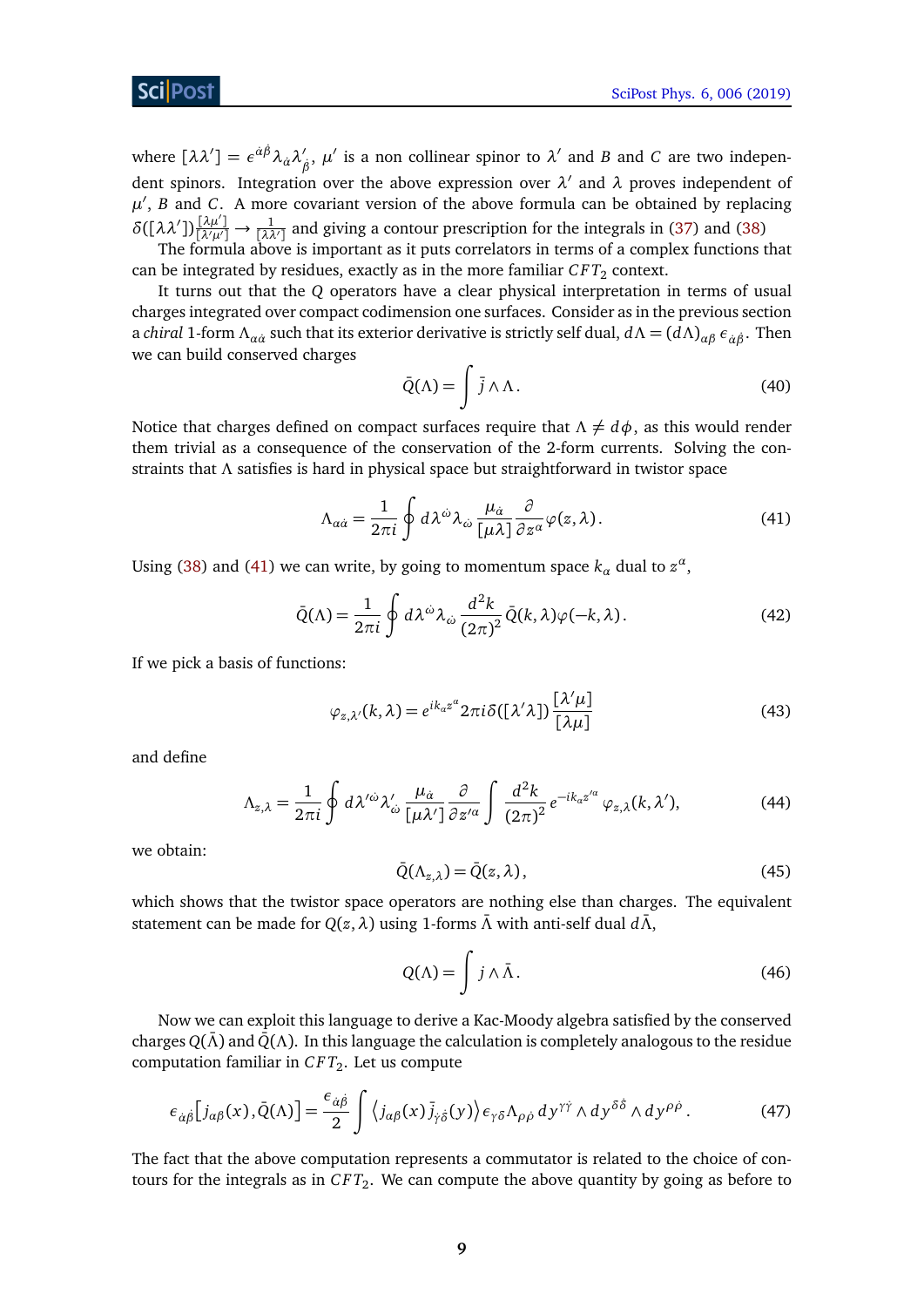momentum space  $k_a$  and performing the space integrals. The result is:

$$
\epsilon_{\dot{\alpha}\dot{\beta}}\langle j_{\alpha\beta}(x)\bar{Q}(\Lambda)\rangle = k \frac{\pi i}{2} \oint d\lambda^{\dot{\omega}}\lambda_{\dot{\omega}} \frac{\partial}{\partial z^{\alpha}} \frac{\partial}{\partial z^{\beta}} \varphi(z,\lambda) \frac{\mu_{[\dot{\alpha}}\lambda_{\dot{\beta}}]}{[\mu\lambda]}
$$
  
\n
$$
= k \frac{\pi i}{2} \frac{\partial}{\partial x^{\beta[\dot{\beta}}} \oint d\lambda^{\dot{\omega}}\lambda_{\dot{\omega}} \frac{\mu_{\dot{\alpha}]}}{[\mu\lambda]} \frac{\partial}{\partial z^{\alpha}} \varphi(z,\lambda)
$$
  
\n
$$
= -\pi^2 k (d\Lambda)_{\alpha\beta} \epsilon_{\dot{\alpha}\dot{\beta}} . \tag{48}
$$

We can now integrate this against a 1-form  $\bar{\Lambda}$  to obtain the charge commutator

$$
[Q(\bar{\Lambda}), \bar{Q}(\Lambda)] = -\pi^2 k \int d\Lambda \wedge \bar{\Lambda}, \qquad (49)
$$

which agrees with [\(26\)](#page-7-3) and is consistent with the *photonization* of *C F T*<sup>4</sup> 's.

We expect that this formalism will prove useful in understanding four dimensional gauge theories in a gauge invariant manner.

### <span id="page-10-0"></span>**6 Relation to soft photon theorems**

In non-conformal theories (or, equivalently, theories with dynamical electric charges) we cannot argue, as in [\(32\)](#page-8-3), that the self-dual and anti self-dual parts of the currents are conserved. Therefore the construction from the previous section is absent and there is no non-trivial algebra of charges for theories defined on compact manifolds.

If the theories are quantized, however, over *non-compact* space-like surfaces *Σ*, we can mimic part of the discussion above. The charges are now parameterized by flat connections  $\mathcal{A} = d\phi$  as:

$$
\mathcal{Q}(\mathscr{A}) = \int_{\Sigma} \star_4 J \wedge \mathscr{A} = \int_{\partial \Sigma} \star_4 J \wedge \phi. \tag{50}
$$

These charges are (up to electric-magnetic duality) precisely those discussed in the asymptotic symmetry approach to soft theorems [[20,](#page-12-10) [21](#page-13-0)] (see [[22](#page-13-1)] for a review). We see that these charges arise in a fully gauge-invariant formalism and they extend to any QFT enjoying higher form symmetries. We thus expect that the Kac-Moody algebra appearing in [[20](#page-12-10)] can be reproduced from [\(29\)](#page-8-4)-[\(31\)](#page-8-4). It would be interesting to better understand this connection.

## <span id="page-10-1"></span>**7 Conclusions**

We conclude this short note with some directions for further research. Our proof for the existence of Goldstone modes made heavy use of Lorentz invariance. We do not believe this is necessary and it would be very interesting to relax this assumption. This has direct relevance to lattice models of emergent gauge fields and finite-temperature dynamics.

Furthermore, it would be of great interest to extend the results from this work to nonabelian gauge theories and gravity. While there are known obstructions to the construction of higher form currents for non-abelian algebras [[1](#page-11-0)], it is tempting to interpret massless degrees of freedom in these theories (when they are free in the IR) in terms of corresponding Goldstone modes.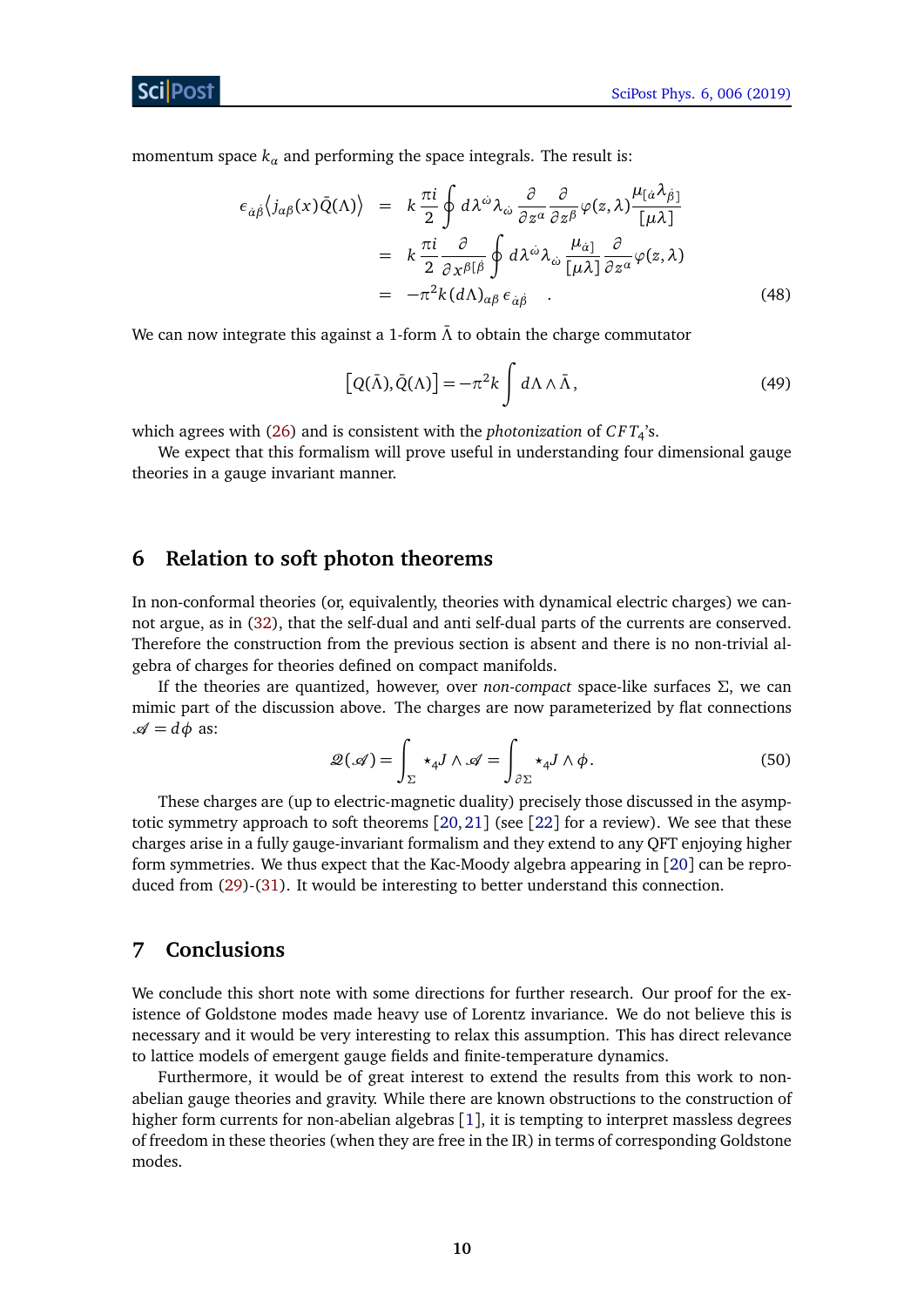We also find the similarity of the twistor formalism for  $CFT_4$ 's to the complex analysis tools in *C F T*<sup>2</sup> 's to be intriguing. This suggests that (at least some sectors of) some higher dimen-sional CFT's might show as much structure as the well studied two dimensional case<sup>[4](#page-11-4)</sup>. We have only begun to work out the details of the twistorial approach to higher form charges. In particular, 4d conformal invariance acts as an *SU*(4) in twistor space, which we did not attempt to keep manifest above. Another advantage of the twistorial approach is that is provides a natural language to discuss the physics of light-ray operators which has proven of fundamental importance to understand the UV consistency conditions on the space of *C F T*'s [[26](#page-13-2)[–29](#page-13-3)]

Lastly, let us add that while we have not worked out the details, we also expect a similar structure for massless 2-form fields in 6d, which could have implications towards the understanding of the (2,0)  $CFT_6$ . See [[30](#page-13-4)] for an interesting discussion of asymptotic symmetries in p-form theories.

Conceptually, this work can be viewed as progress towards organizing quantum field theory in terms of the dynamics of extended objects (which are charged under higher form currents and are gauge invariant) rather than local operators (which are charged under ordinary currents and are typically not gauge invariant)<sup>[5](#page-11-5)</sup>. We anticipate further developments  $-$  both applied and formal – from this program.

**Note added**: In the final stages of preparation of this paper, two pre-prints appeared on the arXiv with some overlap with this work: [[33](#page-13-5)] has some overlap with Section [3,](#page-4-0) and [[34](#page-13-6)] presents an alternative route to the gapless Goldstone modes in Section [2.](#page-2-1)

### **Acknowledgements**

We thank S. Cremonesi, T. Griffin, E. Katz, S. Melville, S. Ross, S. Vandoren and D. Woldram for illuminating discussions. NI would like to thank Delta ITP at the University of Amsterdam for hospitality during the completion of this work. NI is supported in part by the STFC under consolidated grant ST/L000407/1. This work is part of the Delta ITP consortium, a program of the NWO that is funded by the Dutch Ministry of Education, Culture and Science (OCW).

#### **References**

- <span id="page-11-0"></span>[1] D. Gaiotto, A. Kapustin, N. Seiberg and B. Willett, *Generalized global symmetries*, J. High Energ. Phys. 172 (2015), doi:10.1007/[JHEP02\(2015\)172,](http://dx.doi.org/10.1007/JHEP02(2015)172) [[arXiv:1412.5148](https://arxiv.org/abs/1412.5148)].
- <span id="page-11-1"></span>[2] A. Kapustin, *Wilson-'t Hooft operators in four-dimensional gauge theories andS-duality*, Phys. Rev. D **74**, 025005 (2006), doi:10.1103/[PhysRevD.74.025005,](http://dx.doi.org/10.1103/PhysRevD.74.025005) [[arXiv:hep](https://arxiv.org/abs/hep-th/0501015)th/[0501015](https://arxiv.org/abs/hep-th/0501015)].
- <span id="page-11-2"></span>[3] O. Aharony, N. Seiberg and Y. Tachikawa, *Reading between the lines of four-dimensional gauge theories*, J. High Energ. Phys. 115 (2013), doi:10.1007/[JHEP08\(2013\)115,](http://dx.doi.org/10.1007/JHEP08(2013)115) [[arXiv:1305.0318](https://arxiv.org/abs/1305.0318)].
- <span id="page-11-3"></span>[4] D. Gaiotto, A. Kapustin, Z. Komargodski and N. Seiberg, *Theta, time reversal and temperature*, J. High Energ. Phys. 091 (2017), doi:10.1007/[JHEP05\(2017\)091,](http://dx.doi.org/10.1007/JHEP05(2017)091) [[arXiv:1703.00501](https://arxiv.org/abs/1703.00501)].

<span id="page-11-4"></span><sup>4</sup>See [[23,](#page-13-7) [24](#page-13-8)] for examples of this phenomenon in the presence of supersymmetry and also [[25](#page-13-9)] for examples including a WZW term.

<span id="page-11-5"></span> $5$ See [[31,](#page-13-10)[32](#page-13-11)] for different attempts in this direction.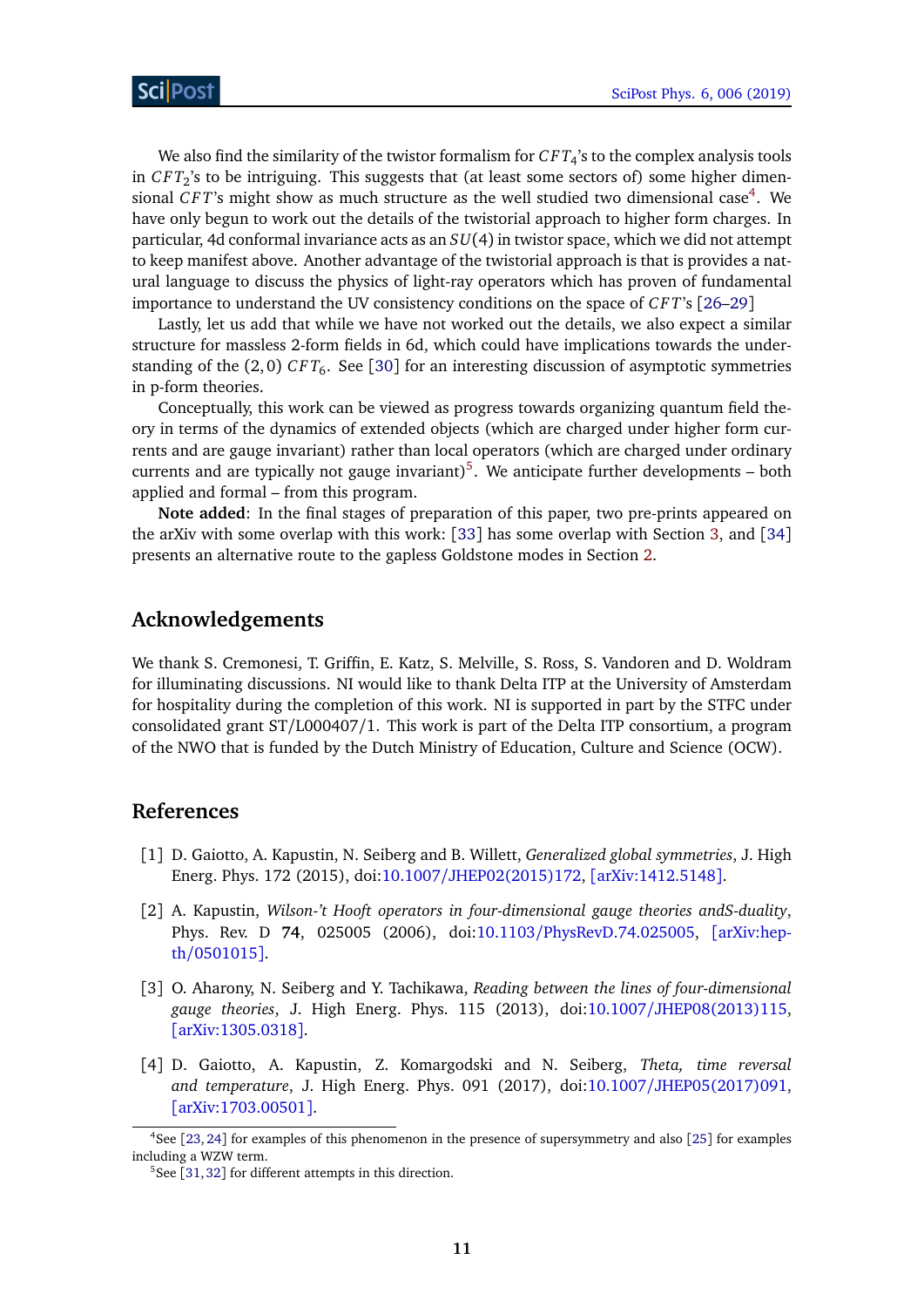- [5] Z. Komargodski, A. Sharon, R. Thorngren and X. Zhou, *Comments on abelian Higgs models and persistent order*, SciPost Phys. **6**, 003 (2019), doi:10.21468/[SciPostPhys.6.1.003,](http://dx.doi.org/10.21468/SciPostPhys.6.1.003) [[arXiv:1705.04786](https://arxiv.org/abs/1705.04786)].
- [6] B. Yoshida, *Topological phases with generalized global symmetries*, Phys. Rev. B **93**, 155131 (2016), doi:10.1103/[PhysRevB.93.155131.](http://dx.doi.org/10.1103/PhysRevB.93.155131)
- [7] J. C. Wang, Z.-C. Gu and X.-G. Wen, *Field-theory representation of gauge-gravity symmetryprotected topological invariants, group cohomology, and beyond*, Phys. Rev. Lett. **114**, 031601 (2015), doi:10.1103/[PhysRevLett.114.031601,](http://dx.doi.org/10.1103/PhysRevLett.114.031601) [[arXiv:1405.7689](https://arxiv.org/abs/1405.7689)].
- [8] Y. Tanizaki, Y. Kikuchi, T. Misumi and N. Sakai, *Anomaly matching for the phase diagram of massless* Z*<sup>N</sup> -QCD*, Phys. Rev. D **97**, 054012 (2018), doi:10.1103/[PhysRevD.97.054012,](http://dx.doi.org/10.1103/PhysRevD.97.054012) [[arXiv:1711.10487](https://arxiv.org/abs/1711.10487)].
- [9] R. Kitano, T. Suyama and N. Yamada,  $\theta = \pi$  *in SU(N)/Z<sub>N</sub>* gauge theories, J. High Energ. Phys. **09**, 137 (2017), doi:10.1007/[JHEP09\(2017\)137,](http://dx.doi.org/10.1007/JHEP09(2017)137) [[arXiv:1709.04225](https://arxiv.org/abs/1709.04225)].
- <span id="page-12-0"></span>[10] D. Gaiotto, Z. Komargodski and N. Seiberg, *Time-reversal breaking in QCD*<sup>4</sup> *, walls, and dualities in*  $2 + 1$  *dimensions, J. High Energ. Phys. 01, 110 (2018),* doi:10.1007/[JHEP01\(2018\)110,](http://dx.doi.org/10.1007/JHEP01(2018)110) [[arXiv:1708.06806](https://arxiv.org/abs/1708.06806)].
- <span id="page-12-1"></span>[11] S. Grozdanov, D. M. Hofman and N. Iqbal, *Generalized global symmetries and dissipative magnetohydrodynamics*, Phys. Rev. D **95**, 096003 (2017), doi:10.1103/[PhysRevD.95.096003,](http://dx.doi.org/10.1103/PhysRevD.95.096003) [[arXiv:1610.07392](https://arxiv.org/abs/1610.07392)].
- <span id="page-12-2"></span>[12] M. A. Levin and X.-G. Wen, *String net condensation: A physical mechanism for topological phases*, Phys. Rev. B **71**, 045110 (2005), doi:10.1103/[PhysRevB.71.045110,](http://dx.doi.org/10.1103/PhysRevB.71.045110) [[arXiv:cond](https://arxiv.org/abs/cond-mat/0404617)mat/[0404617](https://arxiv.org/abs/cond-mat/0404617)].
- <span id="page-12-3"></span>[13] T. Hansson, V. Oganesyan, and S. Sondhi, *Superconductors are topologically ordered*, Ann. Phys. **313**, 497 (2004), doi:10.1016/[j.aop.2004.05.006.](http://dx.doi.org/10.1016/j.aop.2004.05.006)
- <span id="page-12-4"></span>[14] B. Rosenstein and A. Kovner, *Masslessness of photon and goldstone theorem*, Int. J. Mod. Phys. A **06**, 3559 (1991), doi:10.1142/[S0217751X91001726.](http://dx.doi.org/10.1142/S0217751X91001726)
- <span id="page-12-5"></span>[15] A. Kovner, B. Rosenstein and D. Eliezer, *Photon as a goldstone boson in (2+1) dimensional abelian gauge theories*, Nucl. Phys. B **350**, 325 (1991), doi[:10.1016](http://dx.doi.org/10.1016/0550-3213(91)90263-W)/0550- [3213\(91\)90263-W.](http://dx.doi.org/10.1016/0550-3213(91)90263-W)
- <span id="page-12-6"></span>[16] D. Hofman and N. Iqbal, *Generalized global symmetries and holography*, SciPost Phys. **4**, 005 (2018), doi:10.21468/[SciPostPhys.4.1.005,](http://dx.doi.org/10.21468/SciPostPhys.4.1.005) [[arXiv:1707.08577](https://arxiv.org/abs/1707.08577)].
- <span id="page-12-7"></span>[17] S. Grozdanov and N. Poovuttikul, *Generalised global symmetries and magnetohydrodynamic waves in a strongly interacting holographic plasma* (2017), [arXiv:1707.04182.](https://arxiv.org/abs/1707.04182)
- <span id="page-12-8"></span>[18] S. Grozdanov and N. Poovuttikul, *Generalized global symmetries in states with dynamical defects: The case of the transverse sound in field theory and holography*, Phys. Rev. D **97**, 106005 (2018), doi:10.1103/[PhysRevD.97.106005,](http://dx.doi.org/10.1103/PhysRevD.97.106005) [[arXiv:1801.03199](https://arxiv.org/abs/1801.03199)].
- <span id="page-12-9"></span>[19] M. Wolf, *A first course on twistors, integrability and gluon scattering amplitudes*, J. Phys. A: Math. Theor. **43**, 393001 (2010), doi:10.1088/[1751-8113](http://dx.doi.org/10.1088/1751-8113/43/39/393001)/43/39/393001, [[arXiv:1001.3871](https://arxiv.org/abs/1001.3871)].
- <span id="page-12-10"></span>[20] A. Strominger, *Asymptotic symmetries of Yang-Mills theory*, J. High Energ. Phys. **07**, 151 (2014), doi:10.1007/[JHEP07\(2014\)151,](http://dx.doi.org/10.1007/JHEP07(2014)151) [[arXiv:1308.0589](https://arxiv.org/abs/1308.0589)].